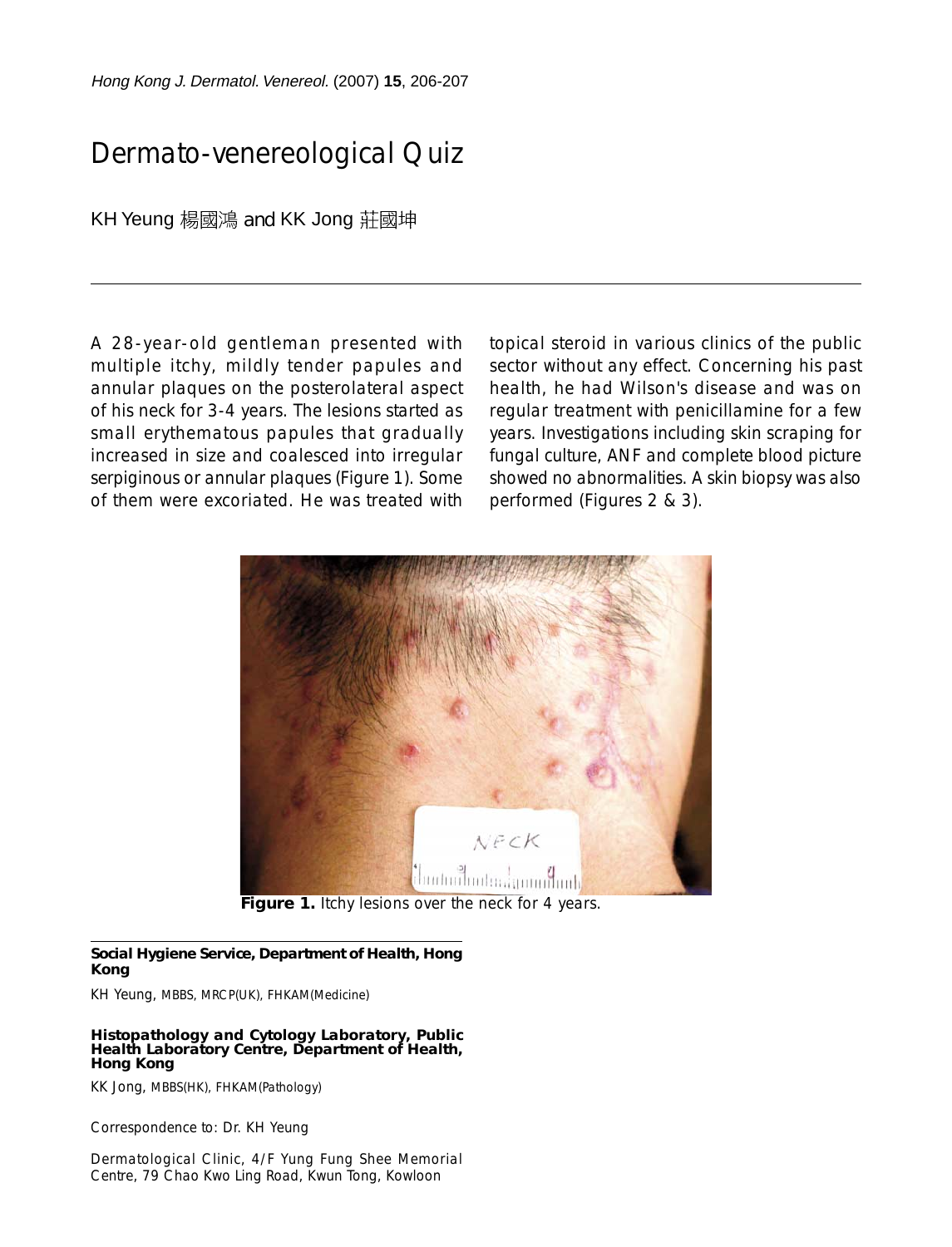

**Figure 2.** A collection of basophilic debris is protruding into the hair follicle. Marked elastosis with foreign body reaction is present in the upper dermis. (H&E, original magnification x 5)



**Figure 3.** Elastic fibers (arrows) are found in the debris. (H&E, original magnification x 10)

### **Questions**

- 1. What are the diagnosis and differential diagnoses for this patient?
- 2. What are the histopathological findings of this lesion?
- 3. What is the commonest site of involvement of this disease?
- 4. What are the treatments of choice?
- 5. What is the prognosis of this disease?